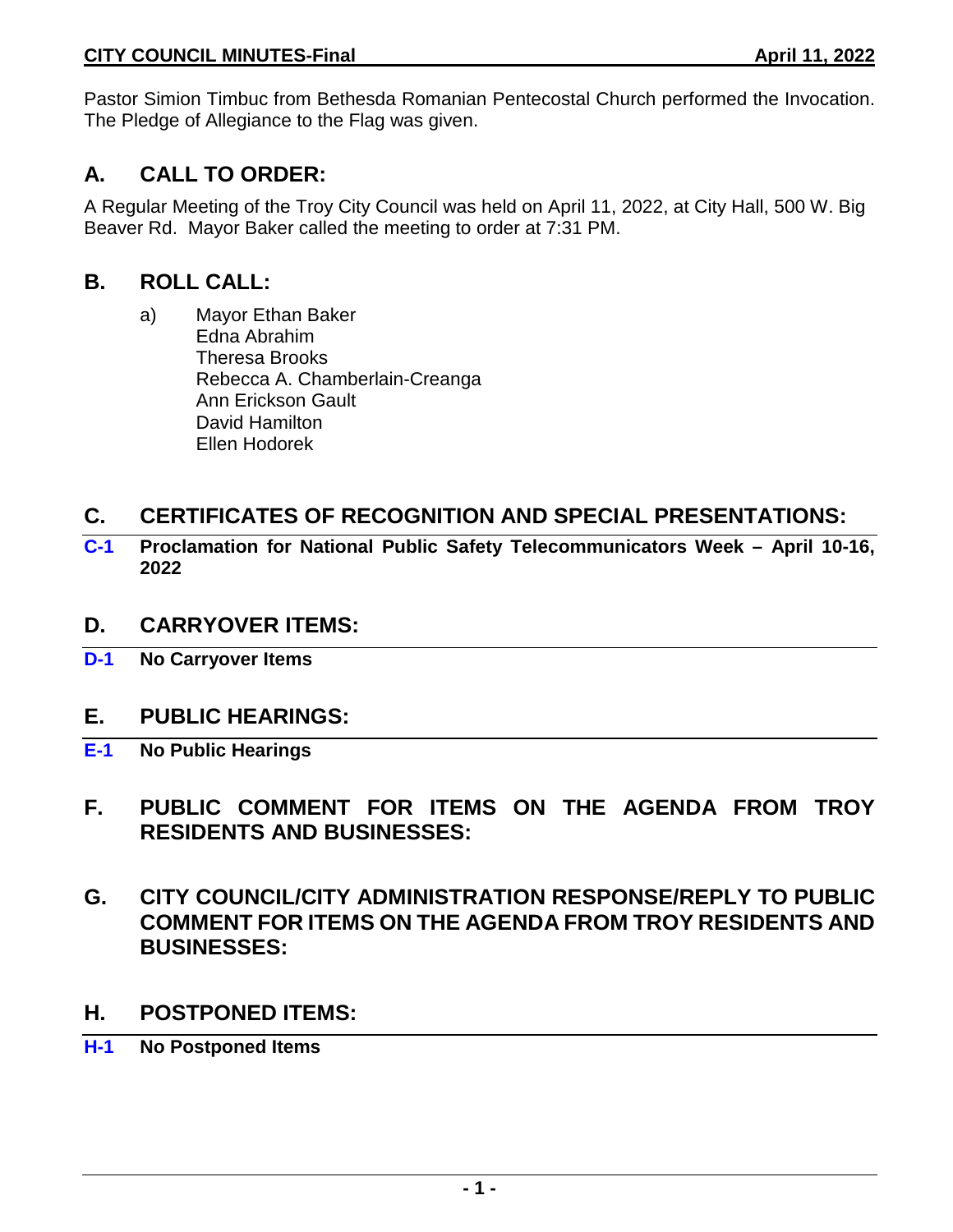# **I. REGULAR BUSINESS:**

- **I-1 Board and Committee Appointments: a) Mayoral Appointments – None; b) City Council Appointments – Traffic Committee**
- **a) Mayoral Appointments: None**
- **b) City Council Appointments:**

Resolution #2022-04-048 Moved by Erickson Gault Seconded by Brooks

RESOLVED, That Troy City Council hereby **APPOINTS** the following nominated person(s) to serve on the Boards and Committees as indicated:

## **Traffic Committee**

Appointed by Council 7 Regular Members 3 Year Term

## **Nominations to the Traffic Committee**:

**Term Expires: 1/31/2025 Cindy Nurak**

Term currently held by: Cindy Nurak

Yes: All-7 No: None

### **MOTION CARRIED**

- **I-2 Board and Committee Nominations: a) Mayoral Nominations – None; b) City Council Nominations – Charter Revision Committee, Zoning Board of Appeals**
- **a) Mayoral Nominations: None**
- **b) City Council Nominations:**

Resolution #2022-04-049 Moved by Erickson Gault Seconded by Chamberlain-Creanga

RESOLVED, That Troy City Council hereby **FORWARDS** the following nominated person(s) to serve on the Boards and Committees as indicated to the next Regular City Council Meeting for action: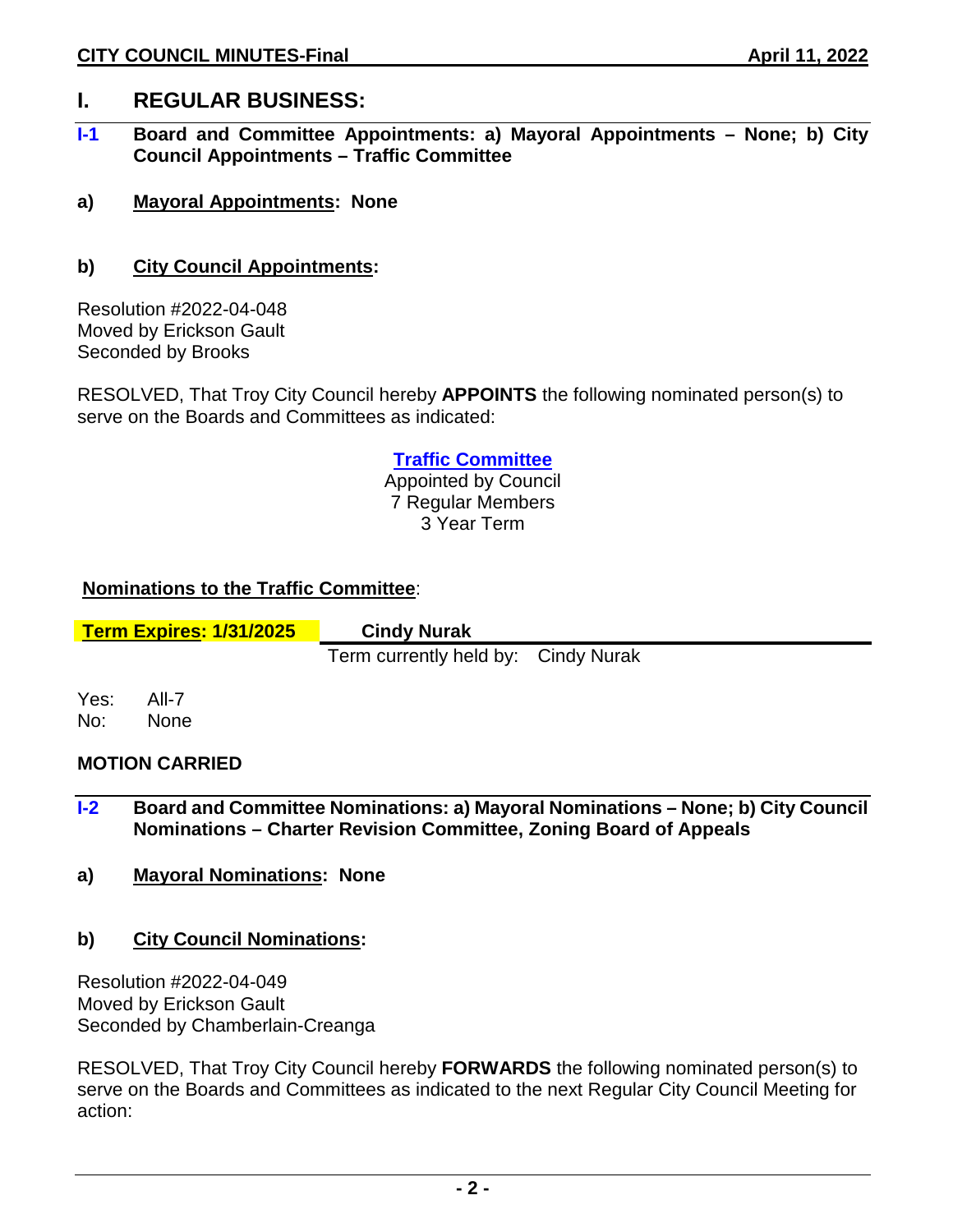# **Charter Revision Committee**

Appointed by Council 7 Regular Members 3 Year Term

### **Nominations to the Charter Revision Committee**:

**Term Expires: 4/30/2025 Robin Beltramini**

Term currently held by: Robin Beltramini

Yes: All-7 No: None

## **MOTION CARRIED**

Resolution #2022-04-050 Moved by Erickson Gault Seconded by Hodorek

RESOLVED, That Troy City Council hereby **FORWARDS** the following nominated person(s) to serve on the Boards and Committees as indicated to the next Regular City Council Meeting for action:

# **Zoning Board of Appeals**

Appointed by Council 7 Regular Members; 2 Alternates 3 Year Term

# **Nominations to the Zoning Board of Appeals**:

|                                | <b>Term Expires: 4/30/2025</b> | <b>David Eisenbacher</b>                  |             |  |
|--------------------------------|--------------------------------|-------------------------------------------|-------------|--|
|                                |                                | Term currently held by: David Eisenbacher |             |  |
| <b>Term Expires: 4/30/2025</b> |                                | <b>Aaron Green</b>                        |             |  |
|                                |                                | Term currently held by:                   | Aaron Green |  |
| Yes:<br>No:                    | All-7<br><b>None</b>           |                                           |             |  |

# **MOTION CARRIED**

### **I-3 Request for Closed Session**

Resolution #2022-04-051 Moved by Baker Seconded by Erickson Gault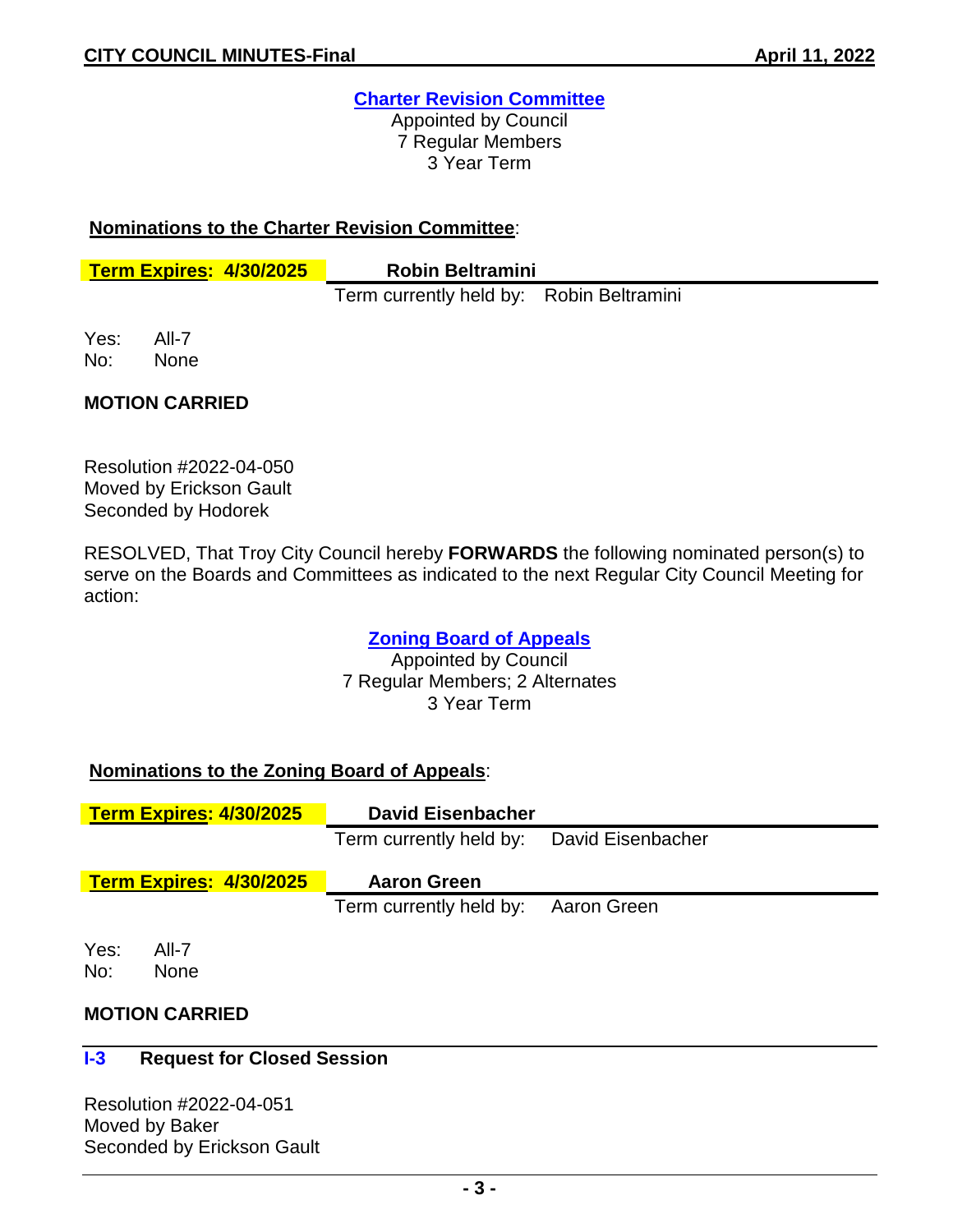BE IT RESOLVED, That Troy City Council **SHALL MEET** in Closed Session, as permitted by MCL15.268 (e) Pending Litigation – *DOJ v. Troy/Adam v. Troy, et. al.*

Yes: All-7 No: None

#### **MOTION CARRIED**

#### **I-4 Request for Salary Increases** *(Introduced by: Mark F. Miller, City Manager)*

Resolution #2022-04-052 Moved by Baker Seconded by Abrahim

- A. RESOLVED, That as a result of a favorable personnel evaluation, the City Manager's salary **SHALL BE INCREASED** 3.5% effective July 1, 2022.
- B. RESOLVED, That as a result of a favorable personnel evaluation, the City Attorney's salary **SHALL BE INCREASED** 3.5% effective July 1, 2022.
- Yes: All-7
- No: None

### **MOTION CARRIED**

**I-5 Standard Purchasing Resolution 2: Low Bidder Meeting Specifications – Sylvan Glen Lake Park Improvements; Standard Purchasing Resolution 5: Approval to Expend Budgeted Funds – Sylvan Glen Lake Park Improvements – Construction Administration and Budget Amendment** *(Introduced by: Kurt Bovensiep, Public Works Director)*

Resolution #2022-04-053 Moved by Hodorek Seconded by Abrahim

RESOLVED, That Troy City Council hereby **AWARDS** a contract to install the proposed improvements in Sylvan Glen Lake Park to the low bidder meeting specification; *WCI Contractors, Inc. of Detroit, MI,* at unit prices contained in the bid tabulation opened March 3, 2022, a copy of which shall be **ATTACHED** to the original Minutes of this meeting, with an estimated total of \$886,900 and with a 15% contingency totaling \$133,000 but not to exceed budgetary limitations.

BE IT FURTHER RESOLVED, That Troy City Council hereby **APPROVES** expending budgeted capital funds to *OHM Advisors of Livonia, MI,* which is one of the City's professional service engineering firms (Resolution #2017-06-105-J-4a), for the construction administration of improvements at Sylvan Glen Lake Park for a total estimated cost of \$127,000 and with a 15% contingency totaling \$19,000 but not to exceed budgetary limitations.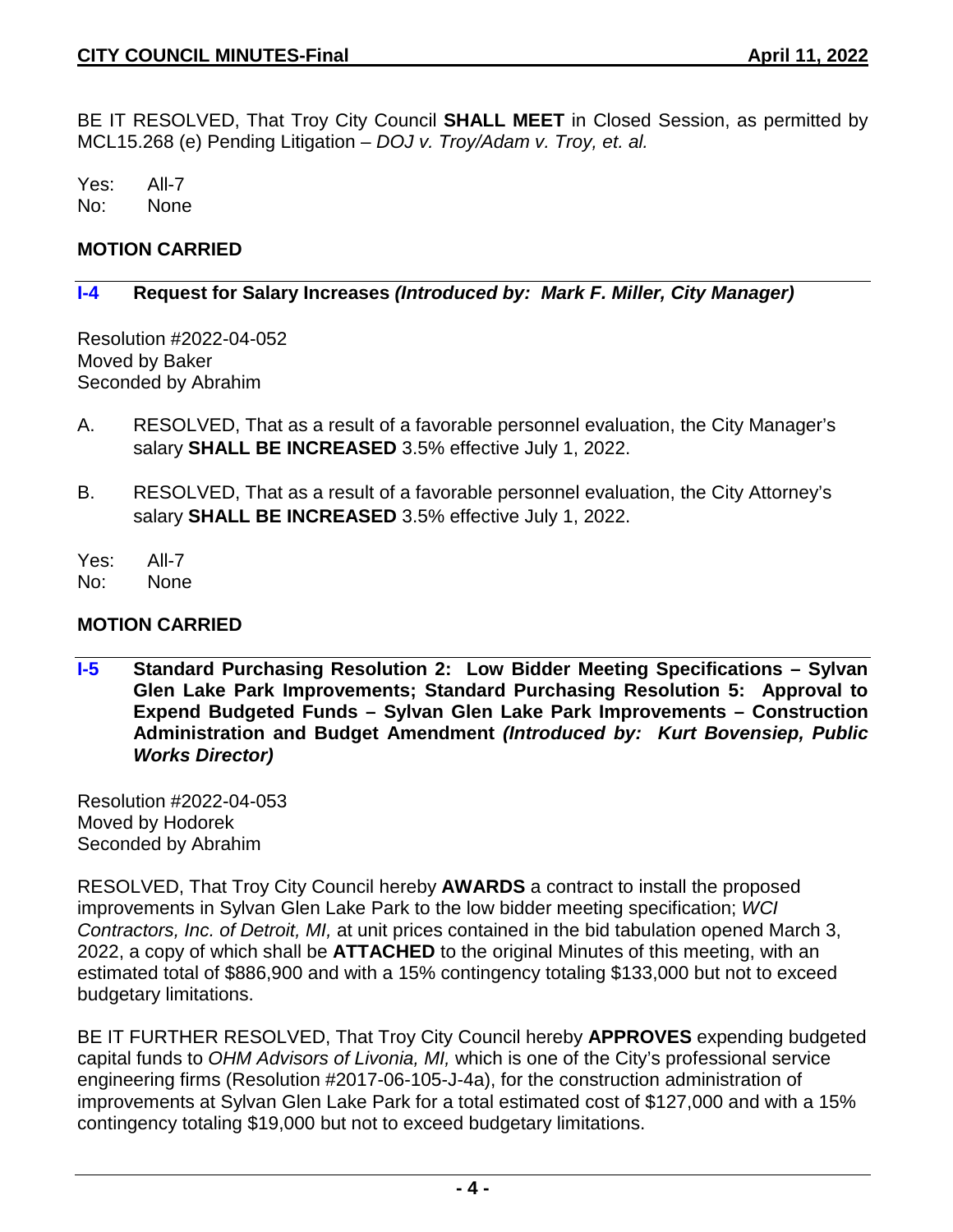BE IT FURTHER RESOLVED, That Troy City Council hereby **APPROVES** a budget amendment of \$916,000 to the Capital Fund- Park Development- Sylvan Glen Lake Park.

BE IT FURTHER RESOLVED, That Troy City Council hereby **APPROVES** City Administration to roll any unused funds from the 2022 budget specific for this project to the 2023 Capital Fund.

BE IT FINALLY RESOLVED, That the awards are **CONTINGENT** upon the contractors' submission of properly executed bid documents, insurance certificates and all other specified requirements.

Yes: All-7 No: None

## **MOTION CARRIED**

# **J. CONSENT AGENDA:**

## **J-1a Approval of "J" Items NOT Removed for Discussion**

Resolution #2022-04-054-J-1a Moved by Abrahim Seconded by Brooks

RESOLVED, That Troy City Council hereby **APPROVES** all items on the Consent Agenda as presented with the exception of Item(s) J-6, which has been removed from the Agenda at the request of City Administration.

Yes: All-7 No: None

# **MOTION CARRIED**

# **J-1b Address of "J" Items Removed for Discussion by City Council**

### **J-2 Approval of City Council Minutes**

Resolution #2022-04-054-J-2

RESOLVED, That Troy City Council hereby **APPROVES** the following Minutes as submitted:

- a) City Council Minutes-Draft March 21, 2022
- b) Special City Council Minutes-Draft March 23, 2022
- c) Special City Council Minutes-Draft April 4, 2022

# **J-3 Proposed City of Troy Proclamations: None Submitted**

Resolution #2022-04-054-J-3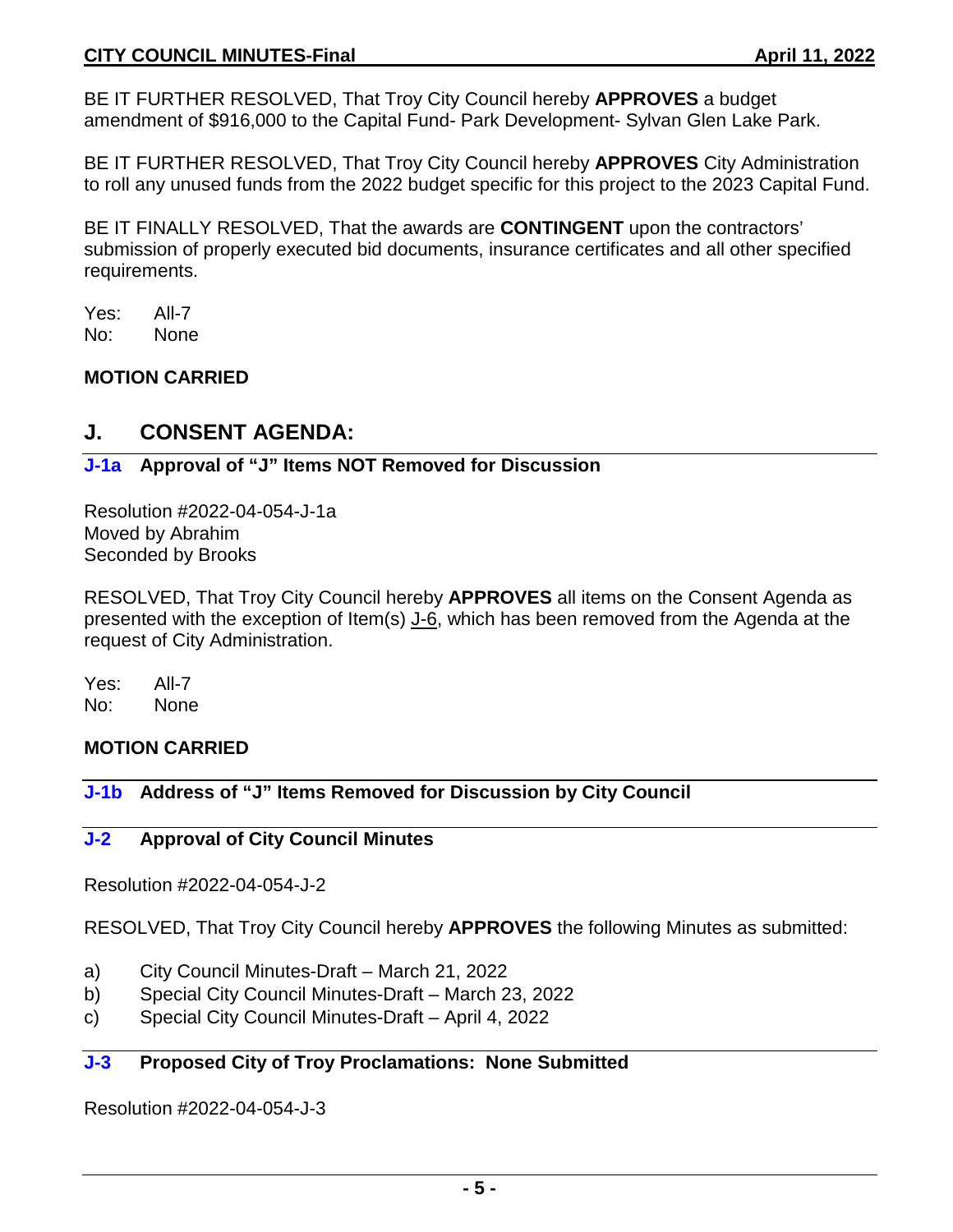a) Proclamation in Recognition of Athens High School 2021-2022 Student Council

#### **J-4 Standard Purchasing Resolutions:**

**a) Standard Purchasing Resolution 9: Approval to Expend Funds for Membership Dues and Renewals Over \$10,000 – Michigan Municipal League**

#### Resolution #2022-04-054-J-4a

RESOLVED, That Troy City Council **AUTHORIZES** payment for annual membership dues to the Michigan Municipal League, for the time period of May 1, 2022 through April 30, 2023, in the amount of \$13,413.

### **b) Standard Purchasing Resolution 1: Award to Low Bidder – Contract 22-03 – 2022A Joint & Crack Seal Program**

Resolution #2022-04-054-J-4b

RESOLVED, That Troy City Council hereby **AWARDS** Contract No. 22-03, 2022A Joint & Crack Seal Program, to *Scodeller Construction, Inc., 51722 Grand River Avenue, Wixom, MI 48393,* for their adjusted low bid of \$150,000.00.

BE IT FURTHER RESOLVED, That the award is **CONTINGENT** upon submission of proper contract and bid documents, including bonds, insurance certificates and all specified requirements.

#### **J-5 Authorization to Request Reimbursement from Oakland County West Nile Virus Fund**

Resolution #2022-04-054-J-5

RESOLVED, That Troy City Council hereby **AUTHORIZES** the City of Troy Facilities and Grounds Division to seek reimbursement for an amount not-to-exceed \$11,582.15 from the Oakland County West Nile Virus Fund for the expenditures incurred while instituting proactive public health measures used to reduce the population of mosquitoes in the environment.

# **J-6 Application to De-List 54 E. Square Lake Road**

*This item was removed from the Agenda at the request of City Administration.*

#### **J-7 Private Agreement – Contract for Installation of Municipal Improvements – Eden Gardens Site Condominiums – Project No. 19.925.3**

Resolution #2022-04-054-J-7

RESOLVED, That Troy City Council hereby **APPROVES** the Contract for the Installation of Municipal Improvements (Private Agreement) between the City of Troy and Mondrian Properties for the installation of Water Main, Sanitary Sewer, Storm Sewer, Concrete Pavement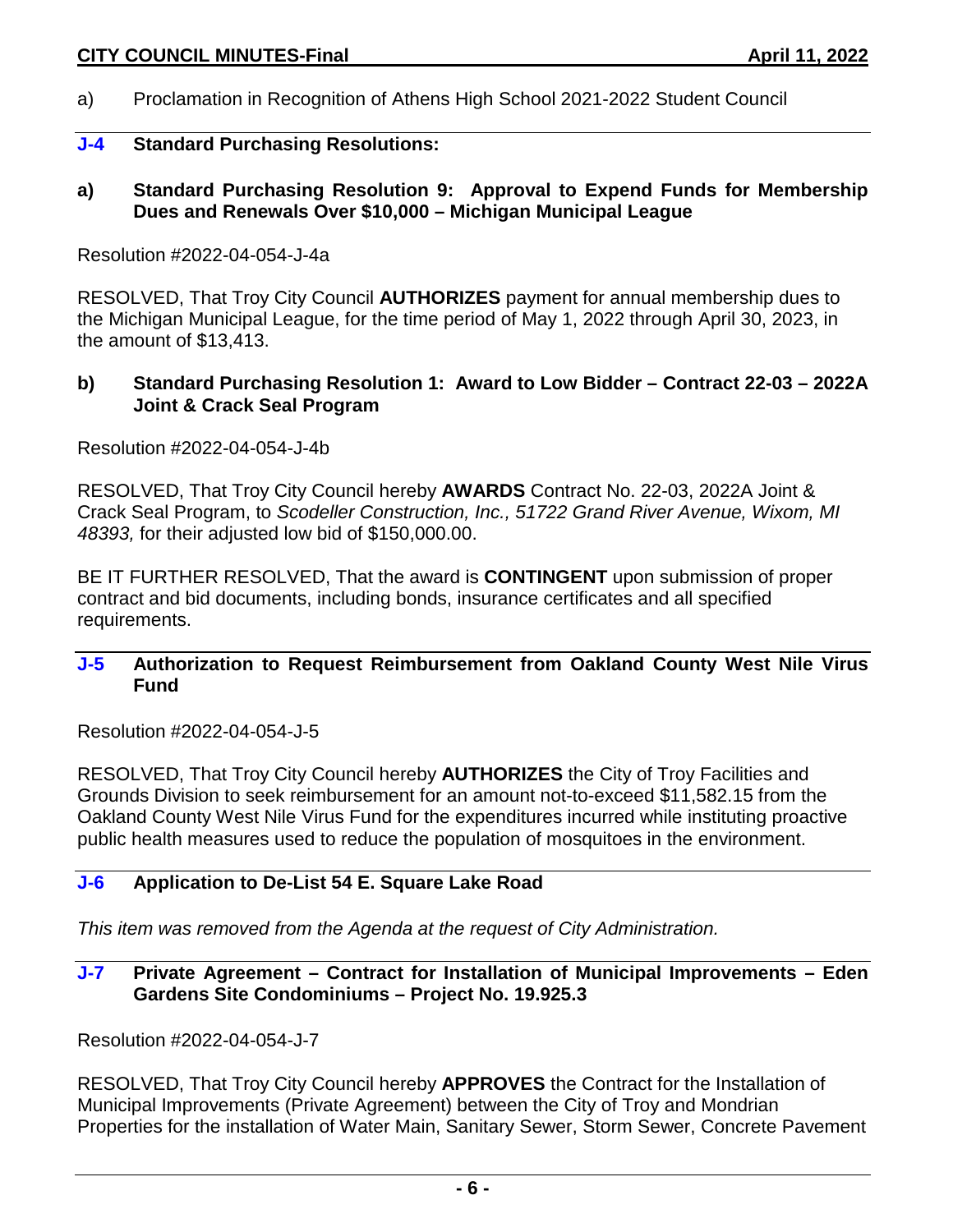& Sidewalk, and the Mayor and City Clerk are **AUTHORIZED** to execute the documents, a copy of which shall be **ATTACHED** to the original Minutes of this meeting.

#### **J-8 Stormwater Management Operations and Maintenance Agreement and Permanent Easement for Storm Sewers and Surface Drainage, Mod Dent Holdings, LLC, Sidwell #88-20-11-101-022**

Resolution #2022-04-054-J-8

RESOLVED, That Troy City Council hereby **APPROVES** a *Stormwater Management Operations and Maintenance Agreement* between the City of Troy and Mod Dent Holdings, LLC, outlining a plan to install, maintain, and operate a private stormwater system on the property owned by Mod Dent Holdings, LLC, and identified with Sidwell #88-20-11-101-022.

BE IT FURTHER RESOLVED, That Troy City Council **AUTHORIZES** the Mayor and City Clerk to execute the Agreement.

BE IT FURTHER RESOLVED, That Troy City Council **ACCEPTS** a permanent easement for storm sewers and surface drainage from Mod Dent Holdings, LLC, owner of the property having Sidwell #88-20-11-101-022.

BE IT FINALLY RESOLVED, That the City Clerk is **DIRECTED** to **RECORD** the Agreement and permanent easement with Oakland County Register of Deeds, copies of which shall be **ATTACHED** to the original Minutes of this meeting.

### **J-9 Act 51 Mileage Certification for 2021**

Resolution #2022-04-054-J-9

WHEREAS, It is necessary to furnish certain road information to the state of Michigan for the purpose of obtaining funds under Act 51, P.A. 1951, as amended; and,

WHEREAS, The center line of said streets are described as:

*(Meadowlark)* Part of the Southeast ¼ of Section 1, Town 2 North, Range 11 East, City of Troy, Oakland County, Michigan. The centerline of road being more particularly described as follows: Commencing at the Southeast Corner of said Section 1; thence North 89 degrees 56 minutes 43 seconds West, along the South line of said Section 1, 2592.36 feet to the South ¼ Corner of said Section 1 and North 89 degrees 56 minutes 43 seconds West 34.14 feet and North 01 degrees 36 minutes 23 seconds West 427.74 feet and South 89 degrees 56 minutes 44 seconds East 157.48 feet and North 00 degrees 19 minutes 25 seconds East 13.08 feet to the point of beginning of the centerline of Meadowlark; thence North 00 degrees 19 minutes 25 seconds East 214.92 feet to the point of ending of said road. Said centerline of road is 214.92 feet in length more or less.

*(Virgilia)* Part of the Southeast ¼ of Section 16, Town 2 North, Range 11 East, City of Troy, Oakland County, Michigan. The centerline of road being more particularly described as follows: Commencing at the East ¼ Corner of said Section 16; thence North 87 degrees 29 minutes 38 seconds West, along the East and West Quarter line of said Section 16, 1362.16 feet and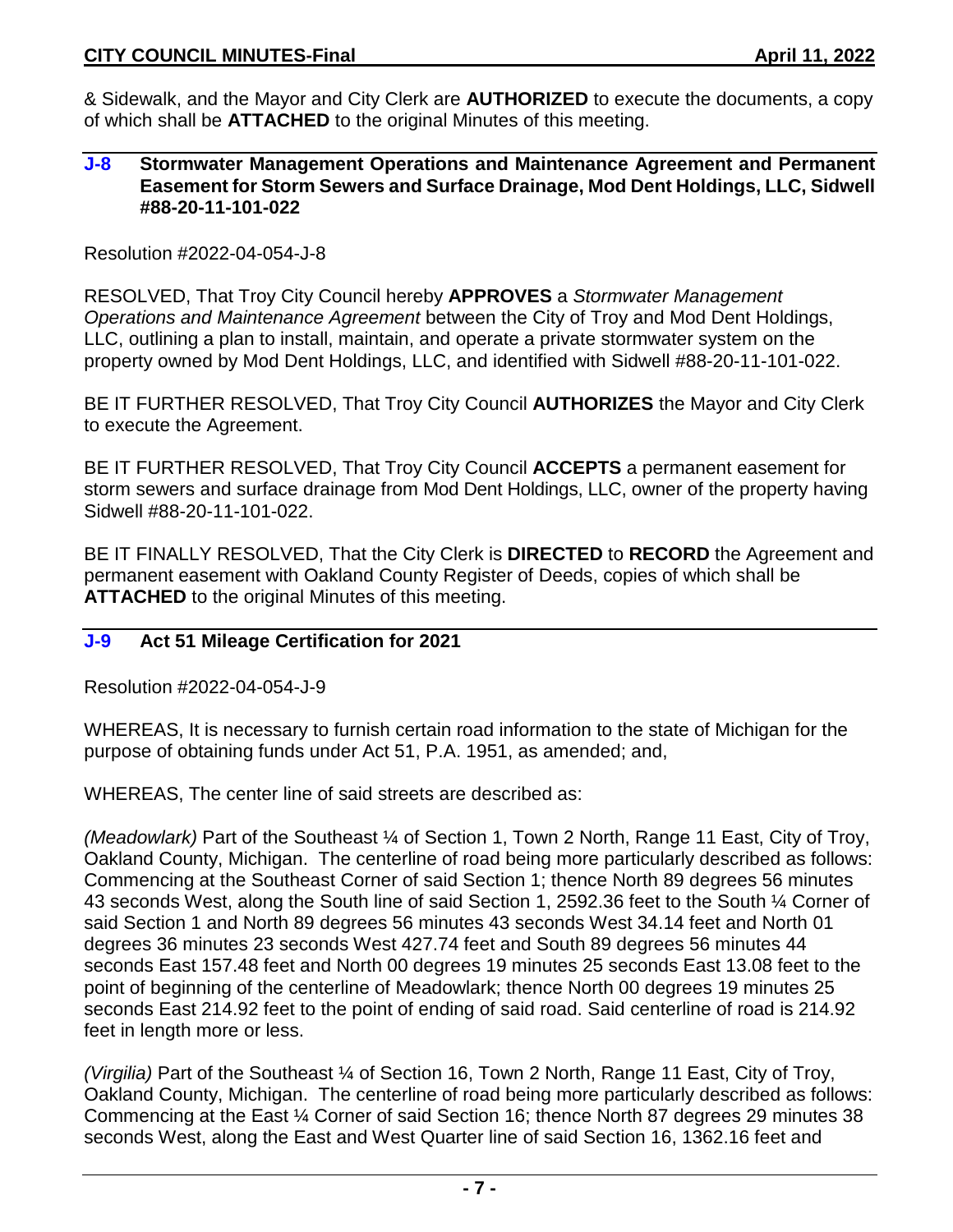South 02 degrees 23 minutes 01 seconds West 768.82 feet to the point of beginning of the centerline of Virgilia; thence on a curve to the left having a radius of 39.00 feet, an arc length of 46.94 feet, and a chord bearing and distance of North 36 degrees 52 minutes 02 seconds East 44.16 feet; thence North 02 degrees 23 minutes 01 seconds East 470.41 feet; thence on a curve to the right having a radius of 39.00 feet, an arc length of 30.43 feet, and a chord bearing and distance of North 24 degrees 43 minutes 35 seconds East 29.66 feet to the point of ending of said road. Said centerline of road is 547.78 feet in length more or less.

*(Webb)* Part of the Southeast ¼ of Section 16, Town 2 North, Range 11 East, City of Troy, Oakland County, Michigan. The centerline of road being more particularly described as follows: Commencing at the East ¼ Corner of said Section 16; thence North 87 degrees 29 minutes 38 seconds West, along the East and West Quarter line of said Section 16, 1362.16 feet and South 02 degrees 23 minutes 01 seconds West 768.82 feet and on a curve to the left having a radius of 39.00 feet, an arc length of 46.94 feet, and a chord bearing and distance of North 36 degrees 52 minutes 02 seconds East 44.16 feet and North 02 degrees 23 minutes 01 seconds East 63.29 feet to the point of beginning of the centerline of Webb; thence South 87 degrees 22 minutes 03 seconds East 70.00 feet to the point of ending of said road. Said centerline of road is 70.00 feet in length more or less.

*(Hart)* Part of the Southeast ¼ of Section 16, Town 2 North, Range 11 East, City of Troy, Oakland County, Michigan. The centerline of road being more particularly described as follows: Commencing at the East ¼ Corner of said Section 16; thence North 87 degrees 29 minutes 38 seconds West, along the East and West Quarter line of said Section 16, 1362.16 feet and South 02 degrees 23 minutes 01 seconds West 310.55 feet and South 87 degrees 36 minutes 59 seconds East 25.00 feet and North 02 degrees 23 minutes 01 seconds East 48.54 feet and on a curve to the right having a radius of 39.00 feet, an arc length of 30.43 feet, and a chord bearing and distance of North 24 degrees 43 minutes 35 seconds East 29.66 feet to the point of beginning of the centerline of Hart; thence on a curve to the right having a radius of 39.00 feet, an arc length of 30.43 feet, and a chord bearing and distance of North 69 degrees 25 minutes 17 seconds East 29.66 feet; thence South 88 degrees 14 minutes 08 seconds East 73.43 feet to the point of ending of said road. Said centerline of road is 103.86 feet in length more or less.

WHEREAS, The above said streets are located within the City of Troy; right of way is under the control of the City of Troy; said streets are public streets and are for public street purposes and were open to the public prior to December 31, 2021;

THEREFORE, BE IT RESOLVED, That Troy City Council hereby **ACCEPTS** the following nonplatted streets: Meadowlark, Virgilia, Webb, and Hart into the City of Troy local street system.

# **K. MEMORANDUMS AND FUTURE COUNCIL AGENDA ITEMS:**

**K-1 Announcement of Public Hearings: None Submitted**

# **K-2 Memorandums (Items submitted to City Council that may require consideration at some future point in time): None Submitted**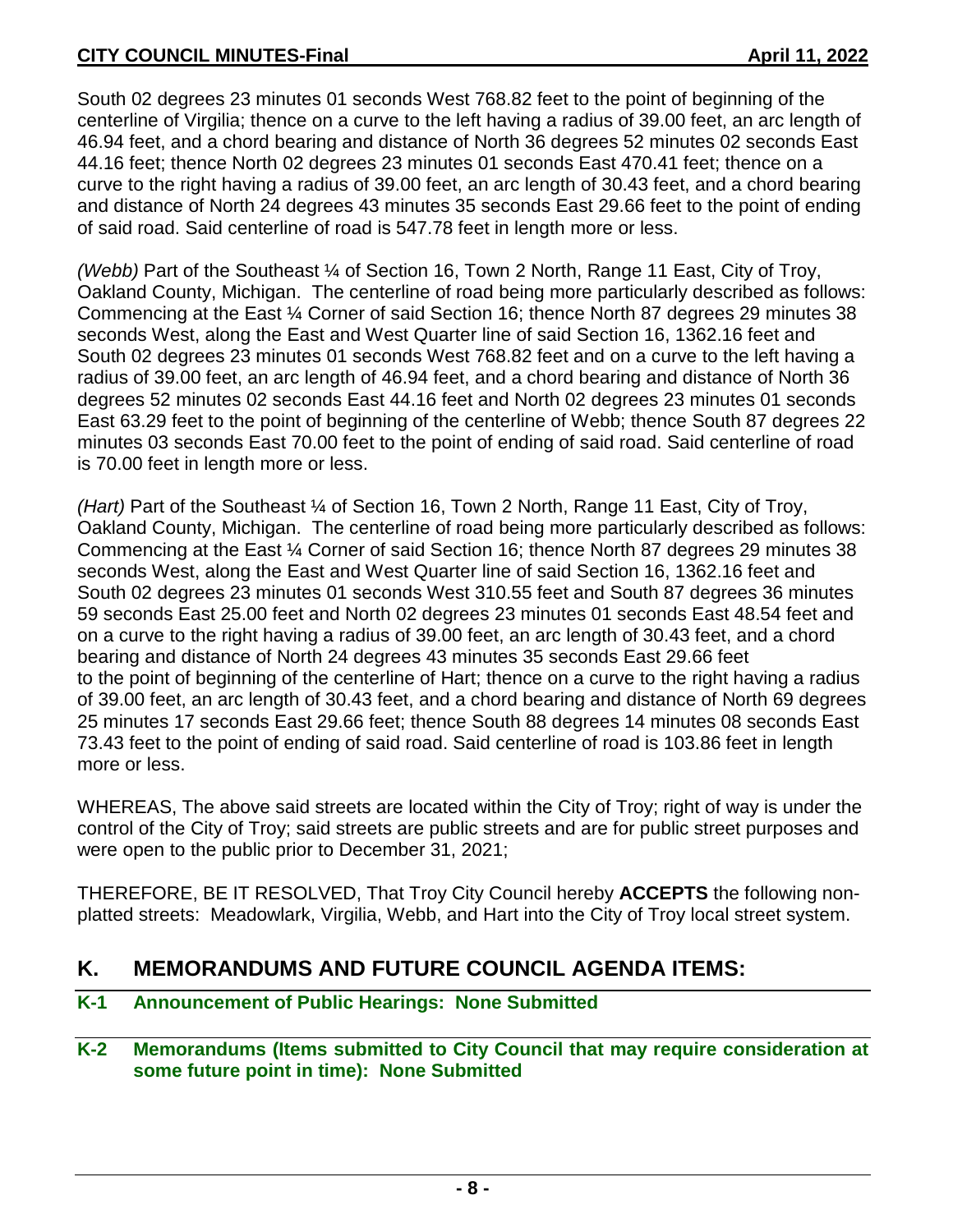**L. PUBLIC COMMENT FOR ITEMS NOT ON THE AGENDA FROM TROY RESIDENTS AND BUSINESSES:** 

# **M. CITY COUNCIL/CITY ADMINISTRATION RESPONSE/REPLY TO PUBLIC COMMENT FOR ITEMS NOT ON THE AGENDA FROM TROY RESIDENTS AND BUSINESSES:**

# **N. COUNCIL REFERRALS:**

**Items Advanced to the City Manager by the Mayor and City Council Members for Placement on the Agenda**

**N-1 No Council Referrals**

# **O. REPORTS:**

## **O-1 Minutes – Boards and Committees:**

- a) Historical District Study Committee-Final October 5, 2021
- b) Civil Service Commission (Act 78)-Final November 9, 2021
- c) Election Commission-Final February 16, 2022
- d) Election Commission-Draft April 6, 2022

Noted and Filed

# **O-2 Department Reports:**

a) Transportation Improvement Association 2021 Review Noted and Filed

### **O-3 Letters of Appreciation:**

a) To the Troy Fire Department from the Detroit Lions Noted and Filed

# **O-4 Proposed Proclamations/Resolutions from Other Organizations: None Submitted**

# **P. COUNCIL COMMENTS:**

# **P-1 Council Comments**

Council Member Chamberlain-Creanga thanked City Council for their support during her recent trip to Romania and Ukraine. She commented on the conflict and the humanitarian efforts in the area, and she thanked Troy residents, Nicolai Ianos, Borys Potapenko, and Mihaela Mitrofan, for their assistance in providing contacts overseas and their humanitarian aid to Ukraine.